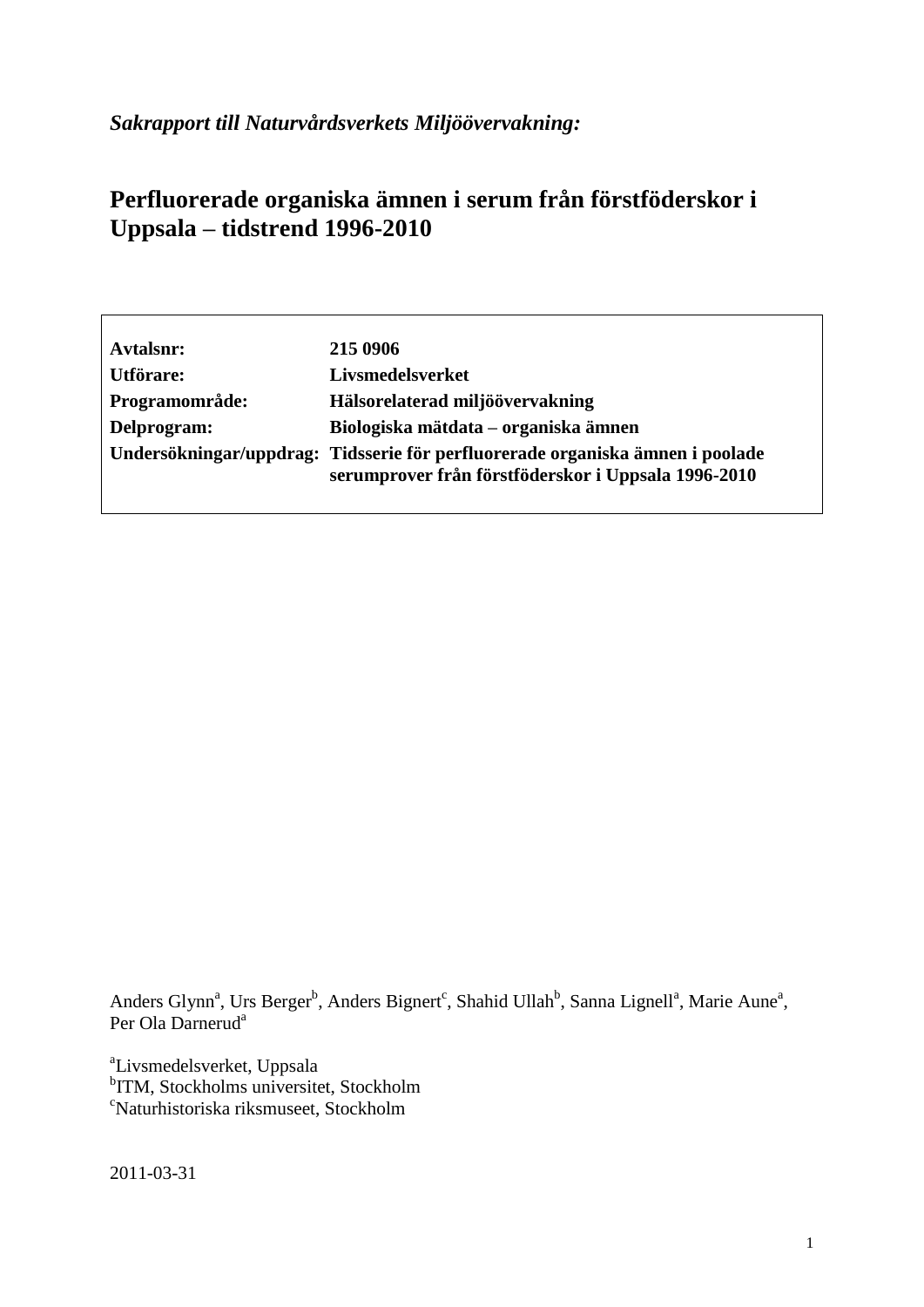## *Report to the Swedish Environmental Protection Agency, 2011-03-31*

Anders Glynn<sup>a</sup>, Urs Berger<sup>b</sup>, Anders Bignert<sup>c</sup>, Shahid Ullah<sup>b</sup>, Sanna Lignell<sup>a</sup>, Marie Aune<sup>a</sup>, Per Ola Darnerud<sup>a</sup>

a Livsmedelsverket, Uppsala <sup>b</sup>ITM, Stockholms universitet, Stockholm <sup>c</sup>Naturhistoriska riksmuseet, Stockholm

# **Perfluoroalkyl substances in serum from first-time mothers in Uppsala – temporal trend 1996-2010**

# **Background**

Perfluorinated alkyl substances (PFASs) are highly fluorinated compounds. Some PFASs are environmentally persistent and possess a strong surface tension lowering potential (Kissa 2001). Manufacturing of some PFASs has spanned over five decades, and they are used in industrial processes (for instance production of fluoropolymers) and in products such as water and stain proofing agents, lubricants, paints and fire-fighting foams (Kissa 2001; Prevedouros et al. 2006). PFASs have been found globally in wildlife (Giesy and Kannan 2001; Houde et al. 2006), and PFASs tend to bind to serum proteins and accumulate in blood and protein rich tissues of exposed organisms (Vanden Heuvel et al. 1991; Jones et al. 2003; Holmstrom and Berger 2008). Increasing chain length of PFASs generally results in increased bioaccumulation (Martin et al. 2003). Human exposure to PFASs is also occurring globally, reflected by the finding of detectable levels of PFASs in human blood in most of the studied areas of the world (Kannan et al. 2004).

The importance of different pathways for human exposure is currently not well understood (Vestergren and Cousins 2009). Intake of contaminated fish has been suggested to contribute significantly to human blood levels of perfluorooctane sulfonate (PFOS) (Berglund et al. 2004; Falandysz et al. 2006; Berger et al. 2009). For PFOS and perfluorooctanoate (PFOA) food is probably an important source of human exposure, although dust in the in-door environment may contribute to the exposure (Haug et al. 2011).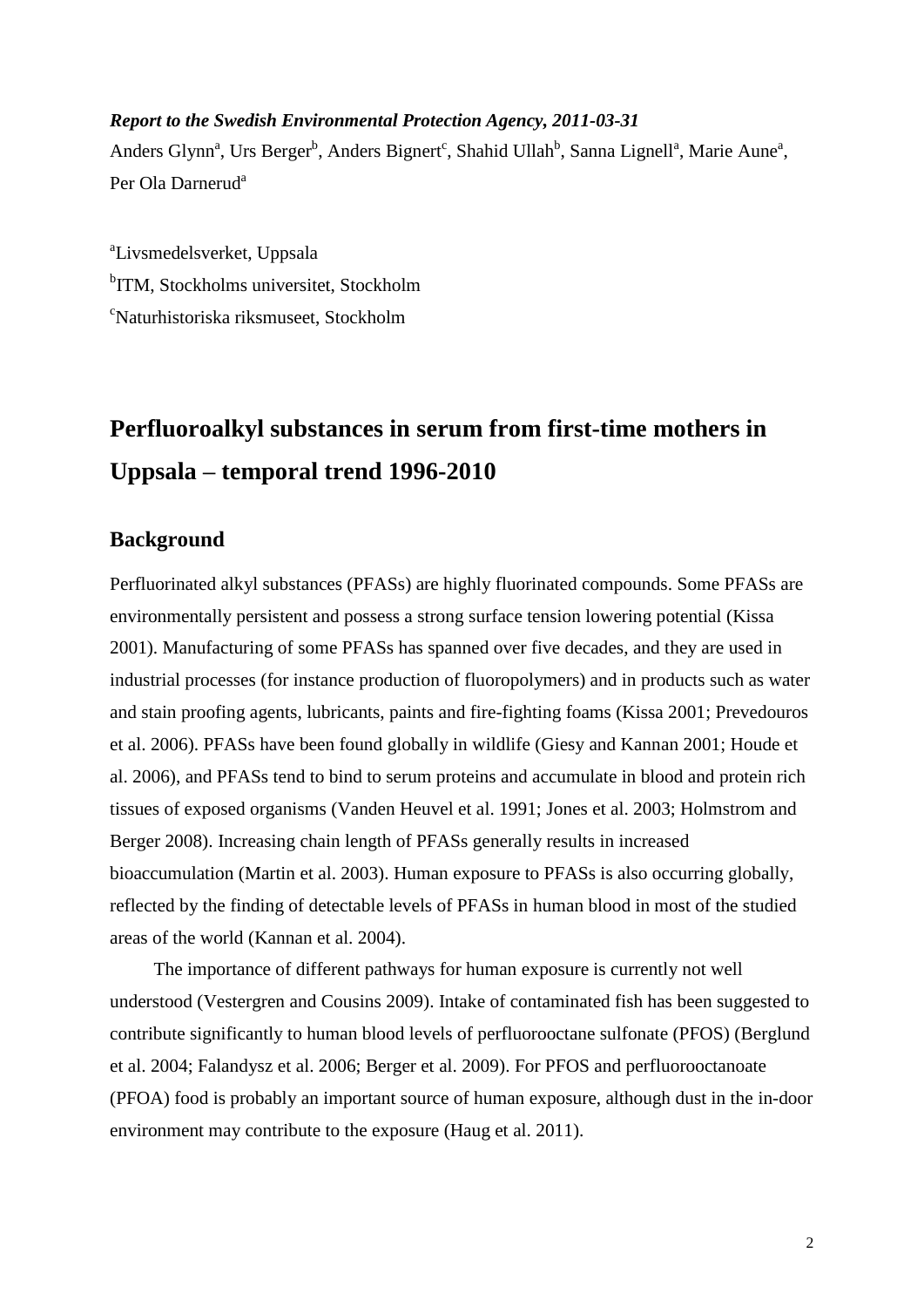In 2002 the chemical manufacturer 3M completed the phase out of PFOS-related production. The short-chain PFAS perfluorobutane sulfonate was launched as a replacement for PFOS (3M, 2002; Olsen et al. 2008). As a result of the PFOS phase-out, studies of temporal trends of PFAS body burdens in humans have shown that levels of PFOS in human blood have declined since the turn of the century in several areas of the world (Spliethoff et al. 2008; Haug et al. 2009; Sturm and Ahrens 2010). Moreover, levels of PFOA also seem to decline in some parts of the world (Spliethoff et al. 2008; Haug et al. 2009; Sturm and Ahrens 2010). However, little is known about temporal trends of body burdens of other PFASs in humans.

We investigated the temporal trends of perfluorinated carboxylates and sulfonates with carbon chain lengths from 4 to 14 carbons in human blood. The aim was to determine how the phase-out of PFOS-related production has influenced the body burdens of PFASs in humans. Levels of PFASs in pooled blood serum from nursing primiparous women living in the Uppsala area were studied between 1996 and 2010.

#### **Material and methods**

#### **Recruitment and sampling**

In the POPUP study (Persistent Organic Pollutants in Uppsala Primiparas), first-time mothers from the general population living in Uppsala County were recruited between 1996 and 2010 (N=455). The participants donated a blood sample 3 weeks after delivery. Blood sampling was done using 9 ml Vacutainer® or Vacuette® serum tubes, and serum was stored at -20 $^{\circ}$ C. The study was approved by the local ethics committee of Uppsala University, and the participating women gave informed consent prior to the inclusion in the study.

In this study we used pooled serum samples from the participants for analysis of PFASs. Samples from mothers born in non-Nordic countries (N=10) were not included in the pools. From about 30 women, there was no serum left or the volume was too small to allow inclusion in the pools. The total number of individual samples included in the pools was 413. An effort was made to produce 3 pooled serum samples for each sampling year. 5-25 individual samples were included in each pool (Table 1)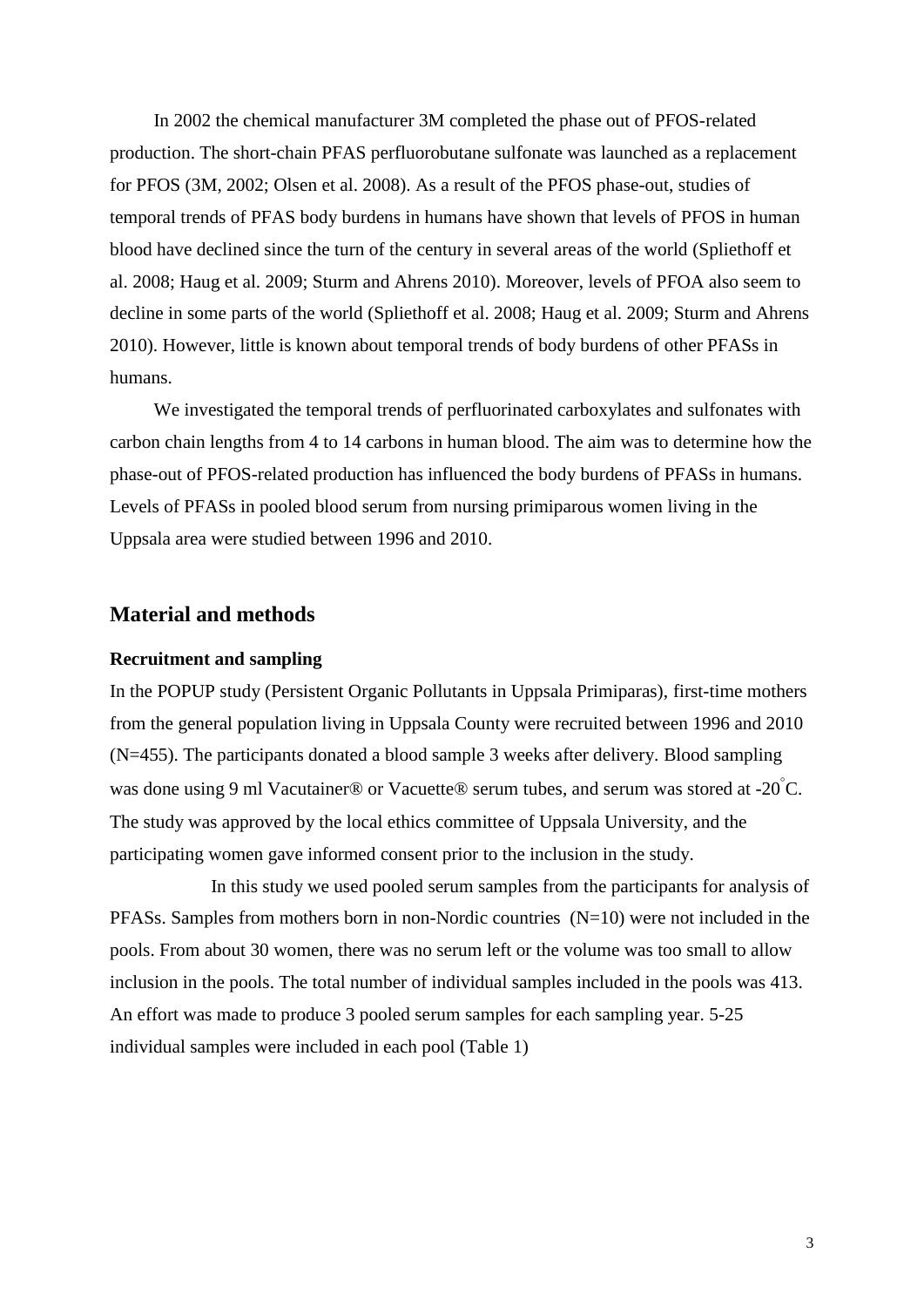| <b>Sampling year</b> | $N^a$ | No of pools    | N in each pool | Age $(yrs)^{\overline{b}}$ |
|----------------------|-------|----------------|----------------|----------------------------|
|                      |       |                |                | mean (range)               |
| 1996                 | 19    | 3              | $6 - 7$        | $30(21-41)$                |
| 1997                 | 62    | 3              | $20 - 21$      | $28(21-37)$                |
| 1998                 | 74    | 3              | $24 - 25$      | $29(21-35)$                |
| 1999                 | 17    | 3              | $5-6$          | $27(21-31)$                |
| 2000                 | 20    | $\overline{2}$ | 10             | $30(21-37)$                |
| 2001                 | 9     | 1              | $\overline{Q}$ | $29(22-35)$                |
| 2002                 | 31    | 3              | $10 - 11$      | $30(24-37)$                |
| 2004                 | 32    | 3              | $10 - 11$      | $29(20-34)$                |
| 2006                 | 30    | 3              | 10             | $30(19-40)$                |
| 2007                 | 29    | 3              | $9-10$         | $30(21-39)$                |
| 2008                 | 30    | 3              | 10             | $29(20-35)$                |
| 2009                 | 30    | 3              | 10             | $29(22-39)$                |
| 2010                 | 30    | 3              | 10             | $30(20-41)$                |

| Table 1. Composition of the pooled serum samples used for analyses of PFASs. |  |  |  |  |  |
|------------------------------------------------------------------------------|--|--|--|--|--|
|------------------------------------------------------------------------------|--|--|--|--|--|

<sup>a</sup>Total number of serum samples from the specific sampling year.

<sup>b</sup>Mean age of the women donating blood during the specific sampling year.

#### **PFAS analyses**

Perfluorohexanoate (PFHxA), perfluoroheptanoate (PFHpA), perfluorooctanoate (PFOA), perfluorononanoate (PFNA), perfluorodecanoate (PFDA), perfluoroundecanoate (PFUnDA), perfluorododecanoate (PFDoDA), perfluorotridecanoate (PFTrDA), perfluorotetradecanoate (PFTeDA), perfluorobutane sulfonate (PFBS), perfluorohexane sulfonate (PFHxS), perfluorooctane sulfonate (PFOS), perfluorodecane sulfonate (PFDS) and perfluorooctane sulfonamide (FOSA) were analyzed. An aliquot of 0.5 g of human serum was spiked with mass-labeled internal standards  ${}^{13}C_4$ -perfluorooctanoic acid ( ${}^{13}C_4$ -PFOA) and sodium  ${}^{13}C_4$ perfluorooctane sulfonate  $(^{13}C_4$ -PFOS). The serum samples were then extracted (and proteins precipitated) with acetonitrile for 15 min. Following centrifugation at 2000 rpm for 5 min, the supernatant extract was concentrated at 30 ºC using nitrogen gas. The extract was cleaned-up using graphitized carbon (Supelclean ENVI-Carb 120/400, Supelco, Stockholm, Sweden) and glacial acetic acid. After centrifugation at 10,000 rpm for 10 min the clear supernatant was transferred to an autoinjector vial. Aqueous ammonium acetate (4 mM) and the volumetric standard 3,5-bis(trifluoromethyl)phenyl acetic acid were added.

Instrumental analyses were performed on a high performance liquid chromatography system (Waters Acquity) coupled to a high resolution mass spectrometer Q-ToF Premier (Micromass) (HPLC/HRMS). A C18 column was used in order to trap and delay PFCA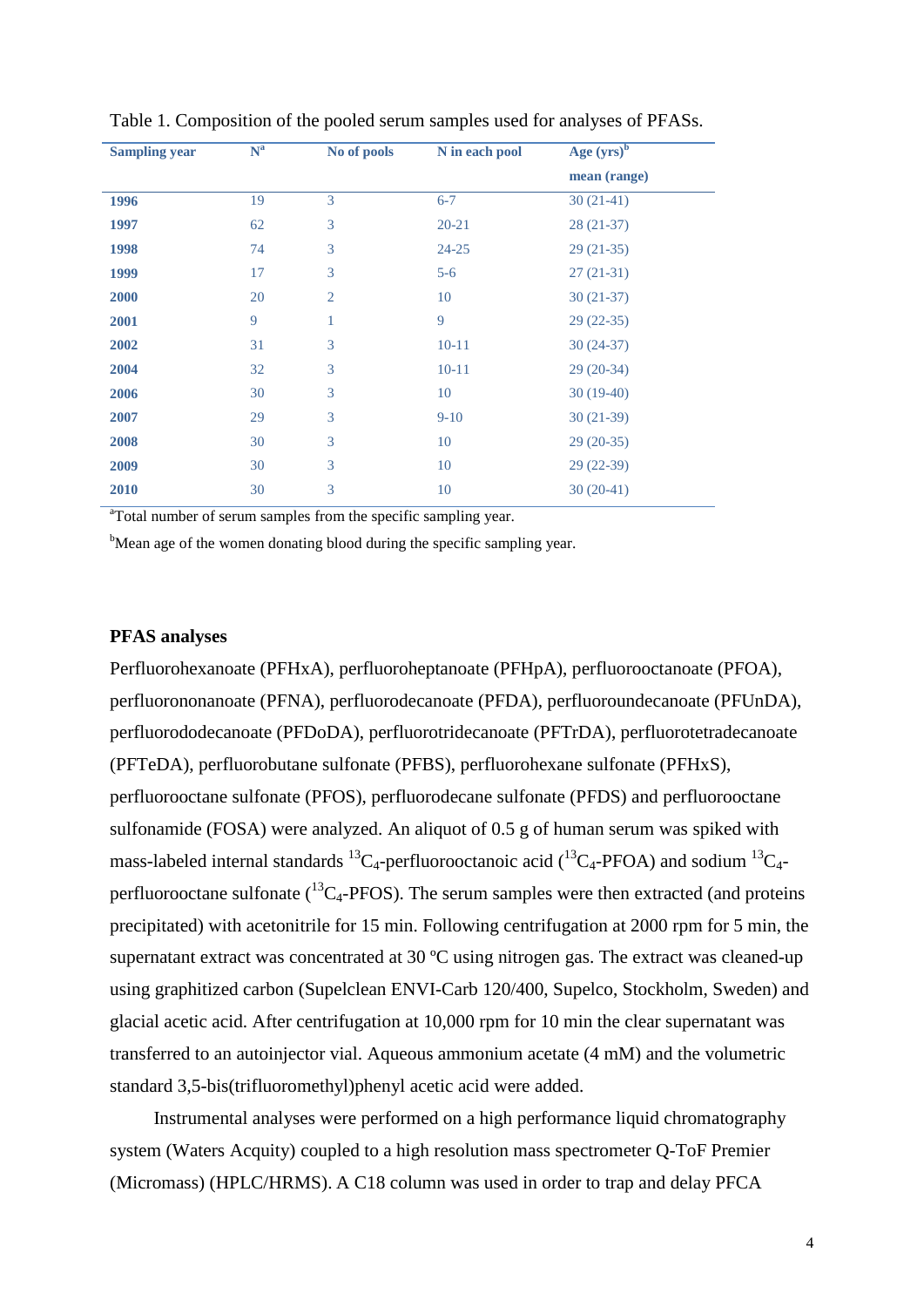contamination from the HPLC system, and was placed in the solvent line immediately before the sample injector. The target compounds were separated on an Acquity BEH C18 column (Waters) using a methanol/acetonitrile/water gradient buffered with ammonium acetate and 1 methyl piperidine.

Quantification was performed using the internal standard method. Procedural blank extraction experiments were performed to determine the method detection limits (MDLs) and quantification limits (MQLs). MDLs ranged between 0.01 and 0.25 ng/g and MQLs were approximately a factor 3 higher than the corresponding MDLs. The background in sample extract chromatograms was not elevated compared to blank extracts. Matrix spike extraction experiments were performed for all analytes and individual recoveries ranged between 66 and 90%. Recoveries of the internal standards from the sample set were on an average  $(\pm 1)$ standard deviation) 91 $\pm$ 13% for <sup>13</sup>C<sub>4</sub>-PFOA and 82 $\pm$ 14% for <sup>13</sup>C<sub>4</sub>-PFOS. The average recoveries of all detected analytes deviated <13% from the average recovery of their respective internal standard compound. A human serum sample previously used in an international interlaboratory comparison study in 2006 (van Leeuwen et al. 2006) was analyzed four times along with four different batches of samples. The average quantified concentrations (n=4) deviated by <5% from the median concentration obtained in the interlaboratory comparison study for PFOA, PFNA and PFOS.

#### **Calculations and statistics**

To test for significant changes in the individual PFAS concentrations over time, log-linear regression analyses on the geometric means for the pooled samples, analyzed each year, (13 years) were carried out. To test for non-linear trend components, a running mean smoother was applied. Analysis of variance (ANOVA) was used to test this line for significance.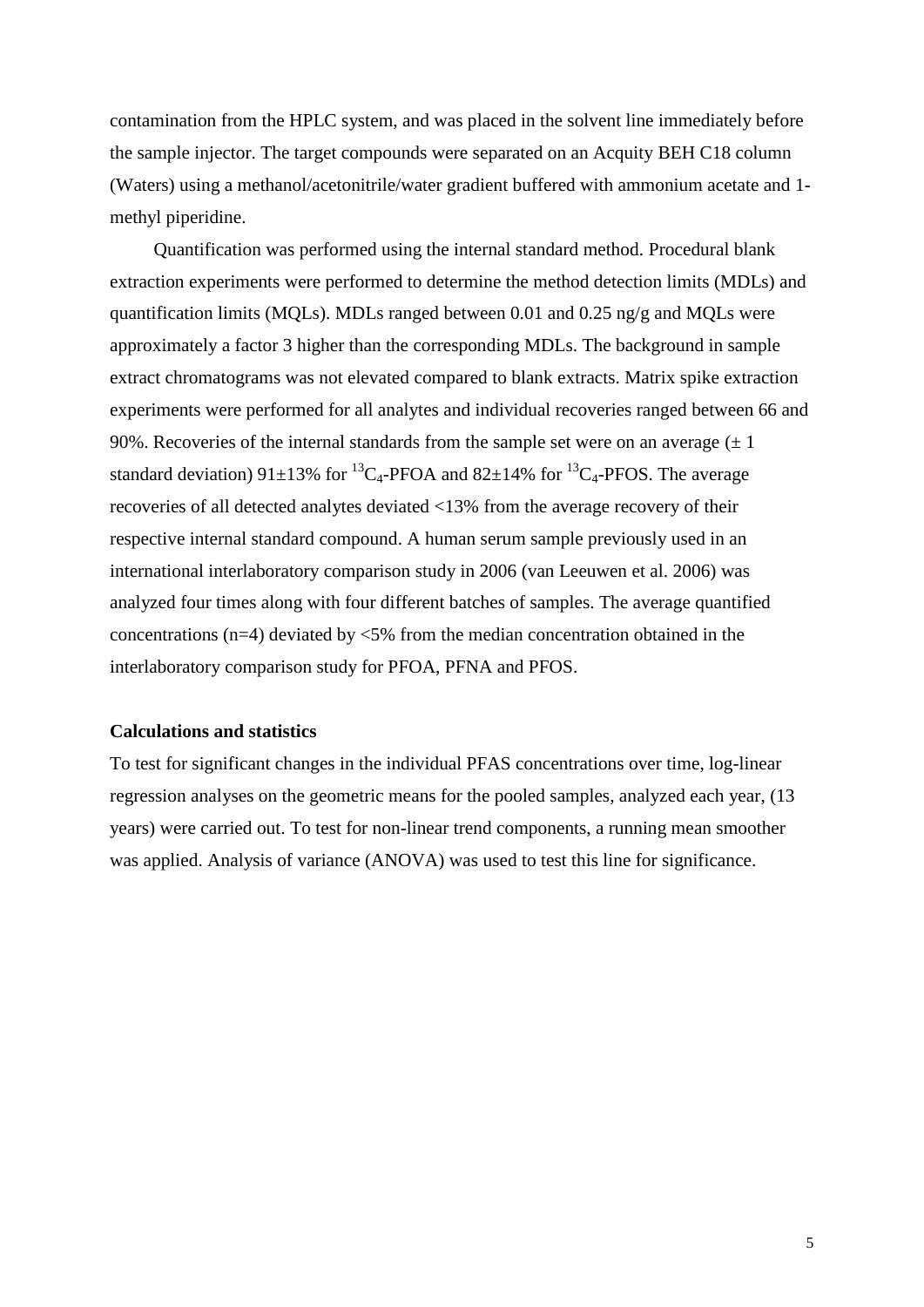Table 2. Levels of PFASs in 36 pooled samples of blood serum from first-time mothers in Uppsala (ng/g fresh weight). For levels <MQL (method quantification limit), the actual determined value is given *in italics*. Levels below the MDL (method detection limit) are given as<MDL

| <b>Year</b> | <b>PFBS</b> | <b>PFHxS</b> | <b>PFOS</b> | <b>PFDS</b> | <b>FOSA</b> | PFHpA     | <b>PFOA</b> | <b>PFNA</b> | <b>PFDA</b> | PFUnDA |
|-------------|-------------|--------------|-------------|-------------|-------------|-----------|-------------|-------------|-------------|--------|
| 1996        | < 0.013     | 1.65         | 22.7        | 0.137       | 0.793       | 0.075     | 2.18        | 0.499       | 0.177       | 0.207  |
| 1996        | 0.014       | 2.50         | 27.3        | 0.042       | 0.572       | 0.078     | 2.92        | 0.412       | 0.207       | 0.232  |
| 1996        | 0.021       | 2.29         | 23.3        | 0.260       | 0.507       | 0.084     | 2.69        | 0.536       | 0.235       | 0.178  |
| 1997        | 0.029       | 2.35         | 24.8        | 0.089       | 0.610       | 0.100     | 3.07        | 0.400       | 0.257       | 0.250  |
| 1997        | < 0.013     | 1.59         | 20.3        | 0.153       | 0.602       | 0.114     | 2.26        | 0.275       | 0.246       | 0.169  |
| 1997        | < 0.013     | 1.67         | 20.7        | 0.148       | 0.441       | 0.080     | 2.54        | 0.468       | 0.260       | 0.286  |
| 1998        | < 0.013     | 1.19         | 20.2        | 0.021       | 0.477       | 0.073     | 2.22        | 0.419       | 0.220       | 0.184  |
| 1998        | < 0.013     | 2.03         | 23.1        | 0.166       | 0.410       | 0.140     | 2.66        | 0.467       | 0.252       | 0.244  |
| 1998        | 0.019       | 2.24         | 21.0        | 0.044       | 0.514       | 0.084     | 2.35        | 0.439       | 0.233       | 0.221  |
| 1999        | < 0.013     | 2.05         | $20.0$      | 0.020       | 0.512       | 0.061     | 2.38        | 0.332       | 0.151       | 0.167  |
| 1999        | < 0.013     | 3.02         | 21.5        | 0.046       | 0.584       | 0.056     | 3.11        | 0.431       | 0.169       | 0.287  |
| 1999        | 0.013       | 1.84         | 23.0        | 0.022       | 0.572       | $0.118\,$ | 2.49        | 0.413       | 0.193       | 0.158  |
| 2000        | 0.018       | 2.45         | 18.7        | 0.048       | 0.363       | 0.063     | 2.65        | 0.377       | 0.193       | 0.217  |
| 2000        | < 0.013     | 3.10         | 22.0        | 0.052       | 0.441       | 0.094     | 2.50        | 0.410       | 0.191       | 0.220  |
| 2001        | 0.017       | 2.00         | 28.1        | 0.057       | 0.572       | 0.110     | 3.05        | 0.650       | 0.294       | 0.350  |
| 2002        | 0.025       | 2.30         | 17.0        | 0.064       | 0.185       | 0.079     | 2.17        | 0.377       | 0.202       | 0.250  |
| 2002        | 0.016       | 3.11         | 18.7        | 0.037       | 0.282       | 0.132     | 2.59        | 0.501       | 0.248       | 0.298  |
| 2002        | < 0.013     | 2.93         | 23.2        | 0.048       | 0.301       | 0.087     | 2.98        | 0.526       | 0.297       | 0.300  |
| 2004        | 0.029       | 2.21         | 16.0        | 0.037       | 0.073       | 0.102     | 2.12        | 0.530       | 0.290       | 0.332  |
| 2004        | 0.026       | 3.91         | 16.6        | 0.051       | 0.205       | 0.097     | 2.12        | 0.506       | 0.328       | 0.327  |
| 2004        | < 0.013     | 1.89         | 13.6        | 0.052       | 0.105       | 0.107     | 2.15        | 0.460       | 0.317       | 0.197  |
| 2006        | 0.069       | 3.96         | 16.5        | 0.043       | 0.101       | 0.089     | 2.11        | 0.612       | 0.308       | 0.263  |
| 2006        | 0.043       | 5.38         | 12.2        | 0.026       | < 0.040     | 0.093     | 1.89        | 0.461       | 0.273       | 0.192  |
| 2006        | 0.033       | 3.31         | 10.7        | 0.025       | < 0.040     | 0.080     | 1.70        | 0.445       | 0.282       | 0.264  |
| 2007        | 0.037       | 4.58         | 15.1        | 0.057       | 0.071       | 0.090     | 2.41        | 0.806       | 0.322       | 0.268  |
| 2007        | 0.034       | 4.79         | 18.3        | 0.022       | 0.078       | 0.065     | 2.42        | 0.590       | 0.319       | 0.246  |
| 2007        | 0.026       | 3.27         | 8.80        | 0.023       | 0.056       | 0.064     | 1.36        | 0.537       | 0.223       | 0.203  |
| 2008        | 0.052       | 5.16         | 11.1        | 0.021       | < 0.040     | 0.114     | 2.01        | 0.852       | 0.211       | 0.228  |
| 2008        | 0.061       | 4.01         | 9.25        | 0.024       | 0.049       | 0.058     | 1.69        | 0.533       | 0.306       | 0.278  |
| 2008        | 0.065       | 4.21         | 10.4        | 0.039       | < 0.040     | 0.082     | 2.58        | 0.924       | 0.429       | 0.287  |
| 2009        | 0.086       | 4.19         | 6.64        | 0.024       | < 0.040     | 0.106     | 1.64        | 0.743       | 0.349       | 0.310  |
| 2009        | 0.054       | 4.58         | 7.19        | 0.027       | < 0.040     | 0.080     | 2.13        | 0.799       | 0.386       | 0.292  |
| 2009        | 0.094       | 6.15         | 7.54        | 0.037       | < 0.040     | 0.119     | 1.77        | 0.748       | 0.294       | 0.312  |
| 2010        | 0.074       | 6.16         | 6.25        | 0.035       | < 0.040     | 0.135     | 2.17        | 1.00        | 0.482       | 0.353  |
| 2010        | 0.092       | 5.63         | 5.00        | 0.011       | < 0.040     | 0.094     | 1.64        | 0.777       | 0.312       | 0.298  |
| 2010        | 0.108       | 8.50         | 6.44        | 0.020       | < 0.040     | 0.084     | 1.56        | 0.615       | 0.325       | 0.211  |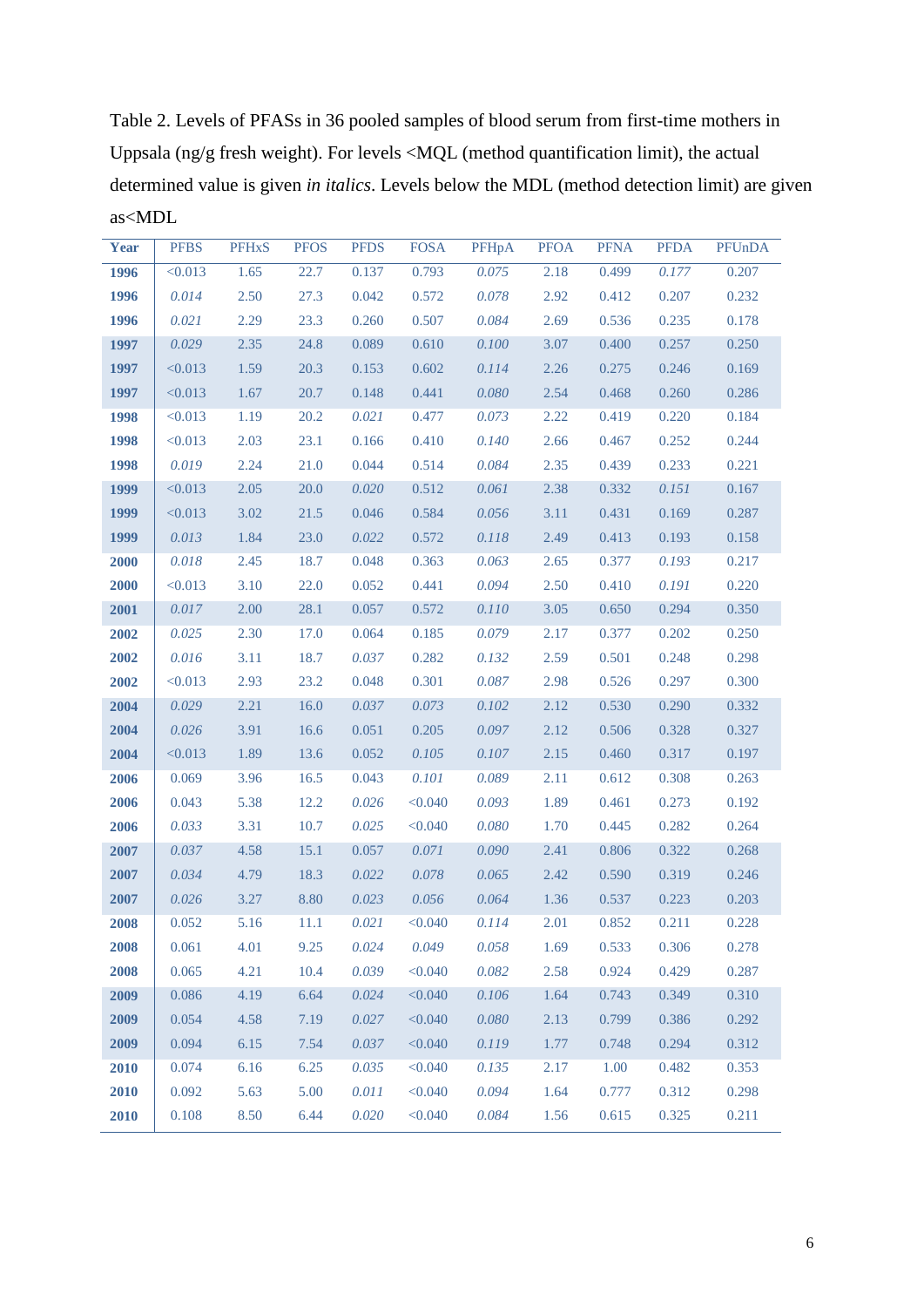## **Results and Discussion**

Concentrations of PFASs in the serum pools are shown in table 2. The concentrations of PFHxA, PFDoDA, PFTrDA and PFTeDA were <MDL in all samples. We observed diverging temporal trends of the PFASs studied, with some showing increasing levels during the study period, whereas others showed decreasing or unchanged levels (Table 3, Figure 1, 2 and 3). Increasing levels between 1996 and 2010 were observed for PFBS (p<0.001), PFHxS ( $p<0.001$ ), PFNA ( $p<0.001$ ), and PFDA ( $p<0.001$ ), whereas levels for PFOS ( $p<0.001$ ), PFDS  $(p<0.001)$ , FOSA  $(p<0.001)$  and PFOA  $(p<0.001)$  decreased (Table 3). No significant temporal trends for PFHpA and PFUnDA were observed. However, for these two analytes most results were below or very close to the respective MQLs.

The decrease in FOSA, PFOS, and PFDS is most probably a reflection of the phase-out of PFOS-related production, which according to the main manufacturer 3M was completed in 2002 (3M 2011). The concomitant increase in PFBS levels may be a result of the introduction of this short-chain PFAS as a replacement for PFOS (3M 2002a; Olsen et al. 2003). To our knowledge, no study has reported a temporal increase in PFBS levels in blood serum during the last decade. This may at least partially be due to higher MDLs in earlier studies (Haug et al. 2009; Wilhelm et al. 2009).

The mean PFBS level increased with 14% per year among the young Swedish women (Table 3). It has been proposed that PFBS has a much lower potential for bioaccumulation in humans than PFOS due to a much shorter half-life of PFBS in human serum (Olsen et al. 2007; Olsen et al. 2009). Our results suggest that the population of young Swedish women have experienced a rapid increase of PFBS exposure during the last decade.

Reports from Norway, USA, and Japan have also shown a relatively rapid decline in PFOS levels in blood serum during the last decade (Jin et al. 2007; Spliethoff et al. 2008; Sturm and Ahrens 2010; Haug et al. 2011). Within the population of young women living in Sweden during the period 1996 to 2010 average blood serum levels of PFOS decreased with 9% per year. This relatively rapid decline in blood levels indicates that a major source of human PFOS exposure was eliminated by the phase-out of PFOS-related production.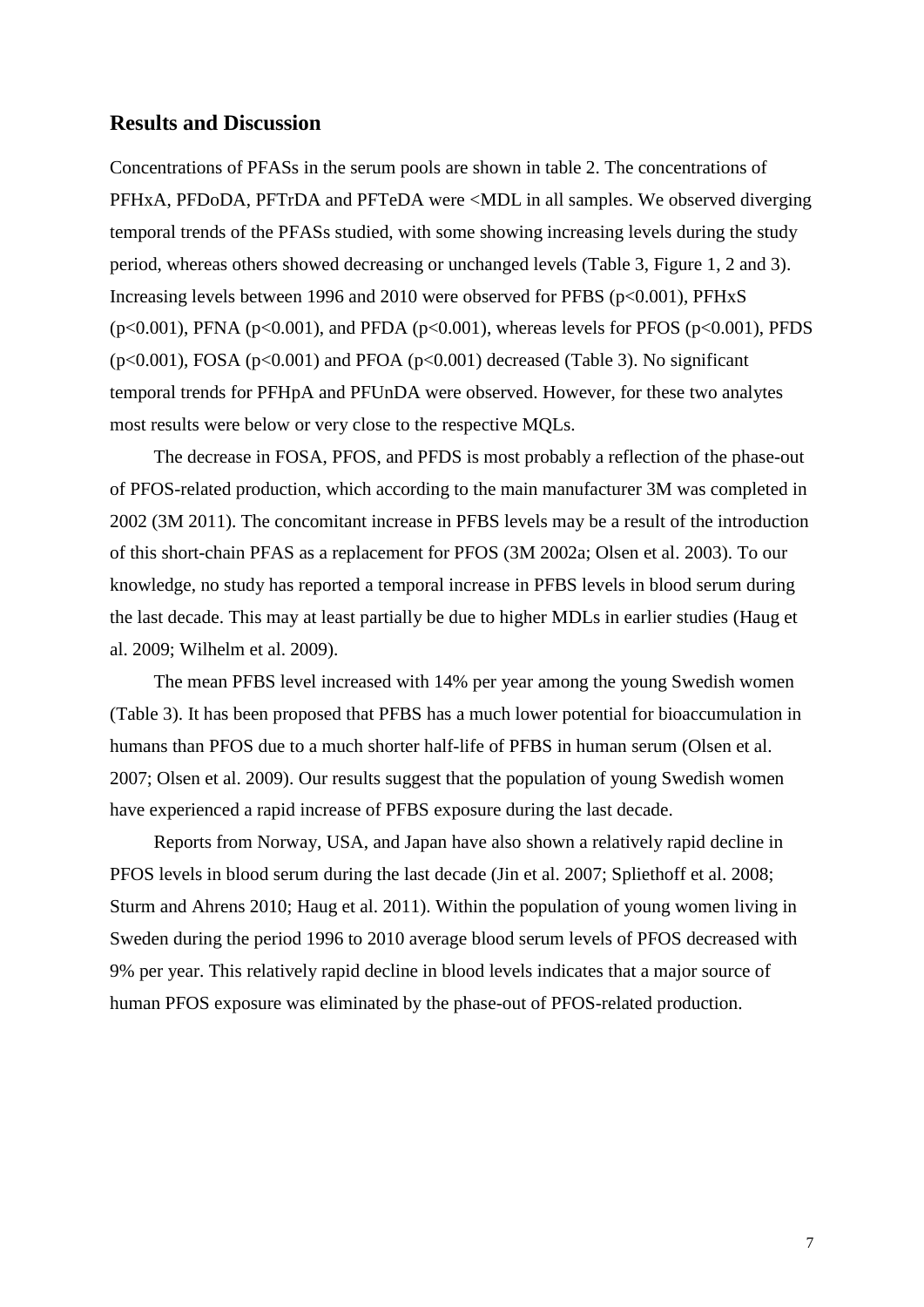| <b>Compound</b> | N  |               | Change per year $(\% )$ | ${\bf R}^{2}$ (%) | $\mathbf{p}$ |
|-----------------|----|---------------|-------------------------|-------------------|--------------|
|                 |    | mean          | 95% CI                  |                   |              |
|                 |    |               | Lower/upper             |                   |              |
| <b>PFBS</b>     | 36 | 14            | 9.9/17                  | 85                | < 0.001      |
| <b>PFHxS</b>    | 36 | 8.3           | 6.2/10                  | 88                | < 0.001      |
| <b>PFOS</b>     | 36 | $-9.1$        | $-12/-6.2$              | 82                | < 0.001      |
| <b>PFDS</b>     | 36 | $-9.5$        | $-14/-5.1$              | 67                | < 0.001      |
| <b>FOSA</b>     | 36 | $-26$         | $-30/-21$               | 93                | < 0.001      |
| <b>PFHpA</b>    | 36 | <sub>ns</sub> |                         |                   |              |
| <b>PFOA</b>     | 36 | $-3.0$        | $-4.3/-1.8$             | 72                | < 0.001      |
| <b>PFNA</b>     | 36 | 4.6           | 2.5/6.7                 | 69                | < 0.001      |
| <b>PFDA</b>     | 36 | 3.8           | 1.8/5.7                 | 63                | < 0.001      |
| <b>PFUnDA</b>   | 36 | <sub>ns</sub> |                         |                   |              |

Table 3. Annual change in concentrations of PFASs in blood serum, 1996–2010<sup>a</sup>.

<sup>a</sup>CI=confidence interval, ns=not significant.

PFHxS levels increased among the Swedish women (Table 3, Figure 1). In humans, the half-life of PFHxS is longer than the half-lives of PFOS and PFOA (Olsen et al. 2007). It may be possible that some of the differences in temporal trends of PFOS and PFHxS are due to the higher persistence of PFHxS. However, a temporal increase of PFHxS levels has also been reported in blood plasma from young German adults between 1975 and 2004 (Wilhelm et al. 2009). An exponential increase in PFHxS levels was also observed during the period 1972- 2000 in pooled mother´s milk samples from young Swedish women from the Stockholm area (Sundstrom et al. 2011). Between 2001 and 2008, however, no significant trend could be detected. During this time period only 6 pooled samples were analysed, giving a low statistical power to detect trends. This may also be the reason why Kärrman et al. (Karrman et al. 2007) did not find any temporal trends in PFAS levels in a few pooled mother´s milk samples from the POPUP study between 1996 and 2000. Among middle-aged men from Norway, no temporal trend of PFHxS could be seen between early 1990s and 2006 (Haug et al. 2009). In contrast to our finding, PFHxS levels in whole blood decreased between 2000 and 2007 among infants from New York State, USA, with a disappearance half-life of 8.8 years (CI 5.5-16.2 years) (Spliethoff et al. 2008). The differences in temporal trends of PFHxS between young women from Sweden and infants from the USA may be due several factors, such as differences in use of PFASs in consumer products between Sweden and the USA or differences in use of PFAS-containing consumer products in the countries. Moreover, there may be age-related differences in exposure patterns.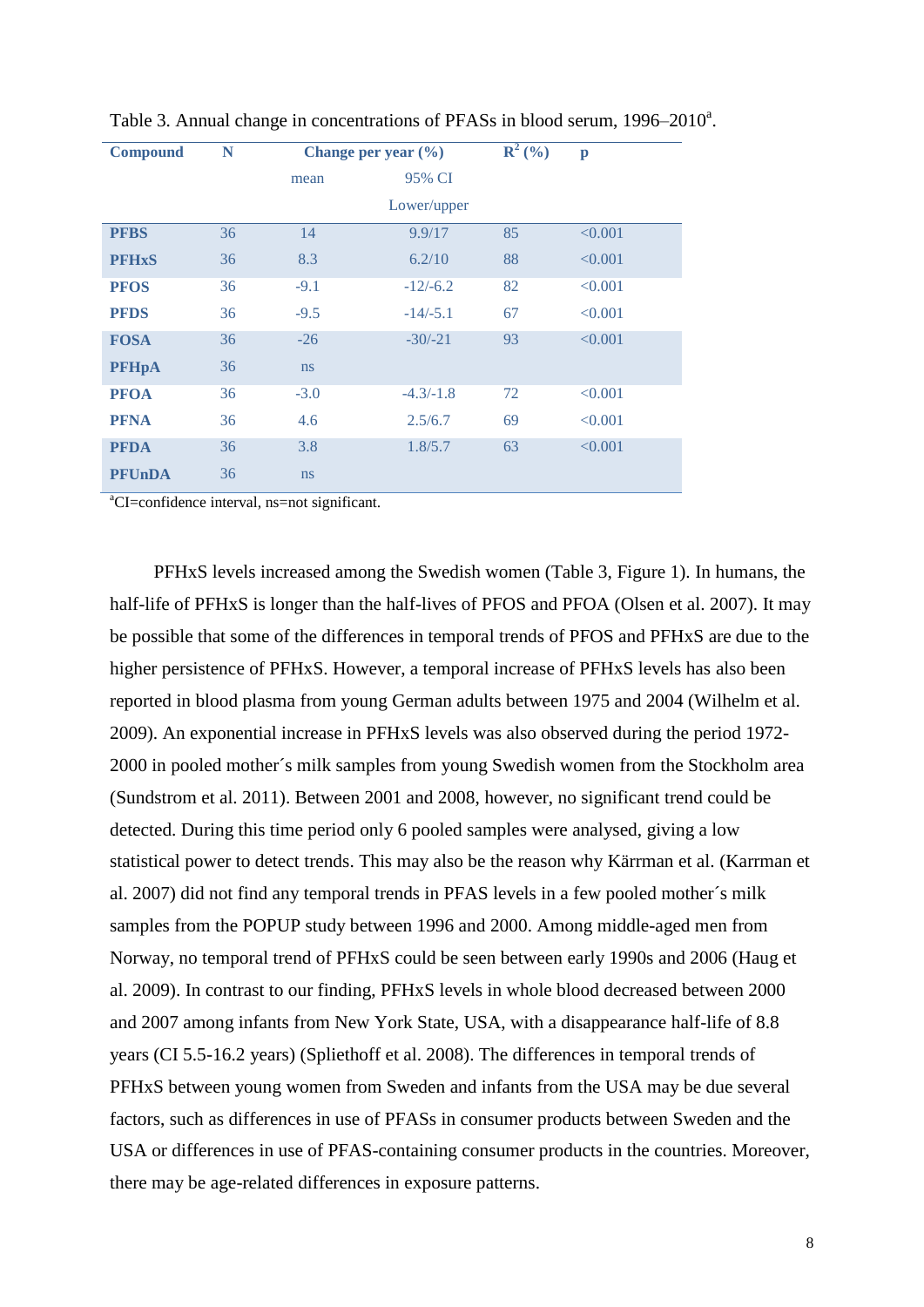According to 3M, PFHxS was a residual by-product in the production of perfluorohexane sulfonyl fluoride (PHFS), which has been used in fire fighting foams and post-market carpet treatment applications (3M 2002b). A case report from Canada, strongly suggests that humans may be exposed to PFHxS from consumer products (Beesoon et al. 2010). Moreover, analyses of dust from cars, homes, work places and schools suggest that dust may be a source of PFHxS exposure, especially in high dust ingestion scenarios (Goosey and Harrad 2011). The similarity of the trends of PFBS and PFHxS may also suggest PFHxS to be a by-product in the current PFBS-related production. However, we analyzed two PFBS products (Fluka and Dyneon) and did not find any traces of PFHxS.

Among the perfluorinated carboxylates studied by us, PFNA, and PFDA showed increasing temporal trends in blood serum between 1996 and 2010, whereas levels of PFOA decreased slowly (Table 3, Figure 3). This suggests a shift in the use of perfluorinated carboxylates towards longer carbon chains. A phase-out of PFOA has been initiated by some manufacturers (EPA 2010), and the declining PFOA exposure of young Swedish women is most probably a result of this phase-out. The long-chain carboxylic acids may derive from PFNA-related products or from degradation of precursors such as fluorotelomer alcohols, which are still in production.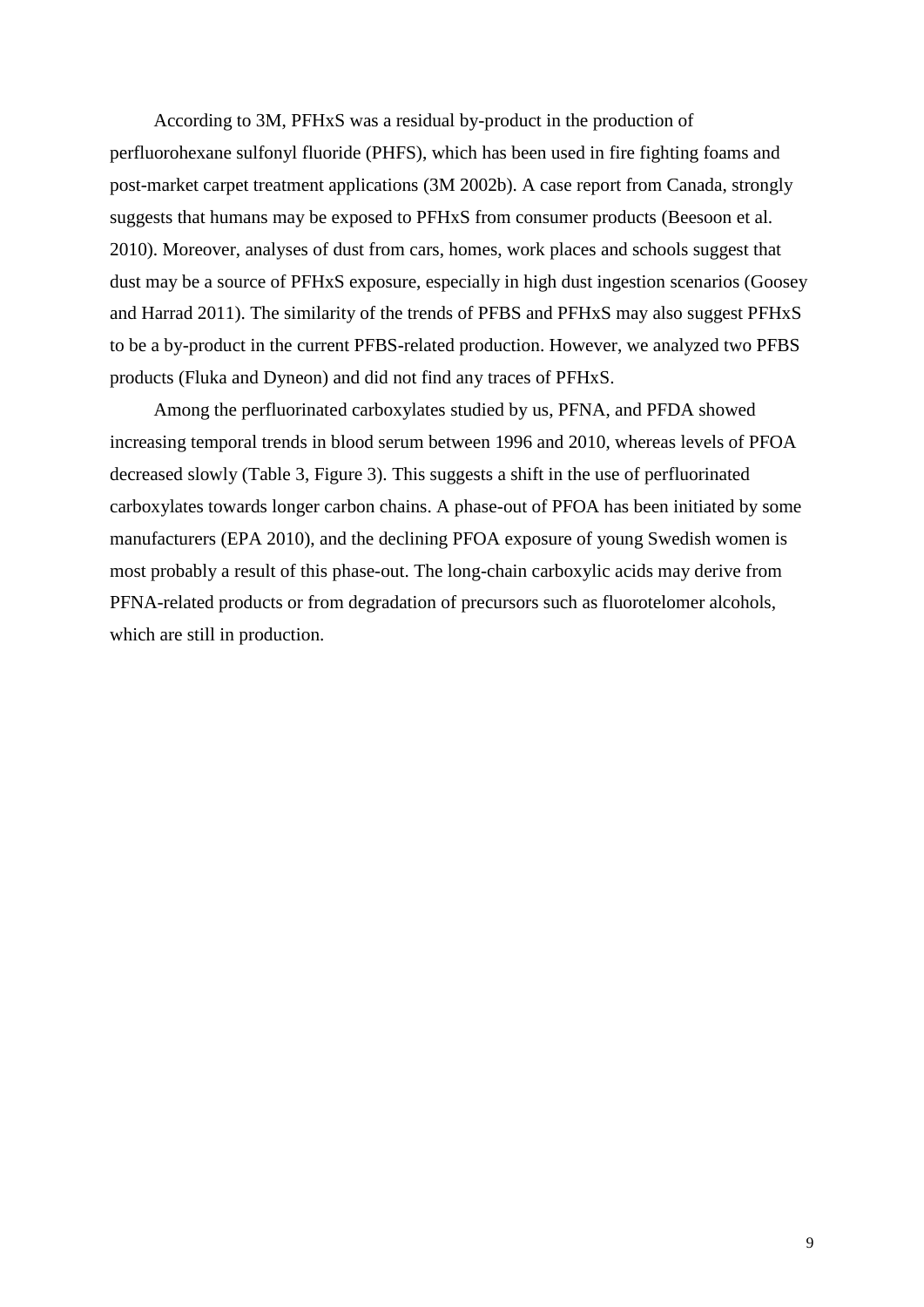

PFC's in human blood serum

Figure 1. Concentrations of perfluorinated alkyl sulfonates in pooled samples (N=36) of blood serum from first-time mothers in Uppsala sampled between 1996 and 2010. The bigger red dots represents the geometric means for the pooled samples for each year. The red regression lines show significant linear trends for log-normal PFAS data. A running mean smoother (blue line) shows significant non-linear trend components. PFC's=perfluoroalkyl compounds, PFDcS=PFDS.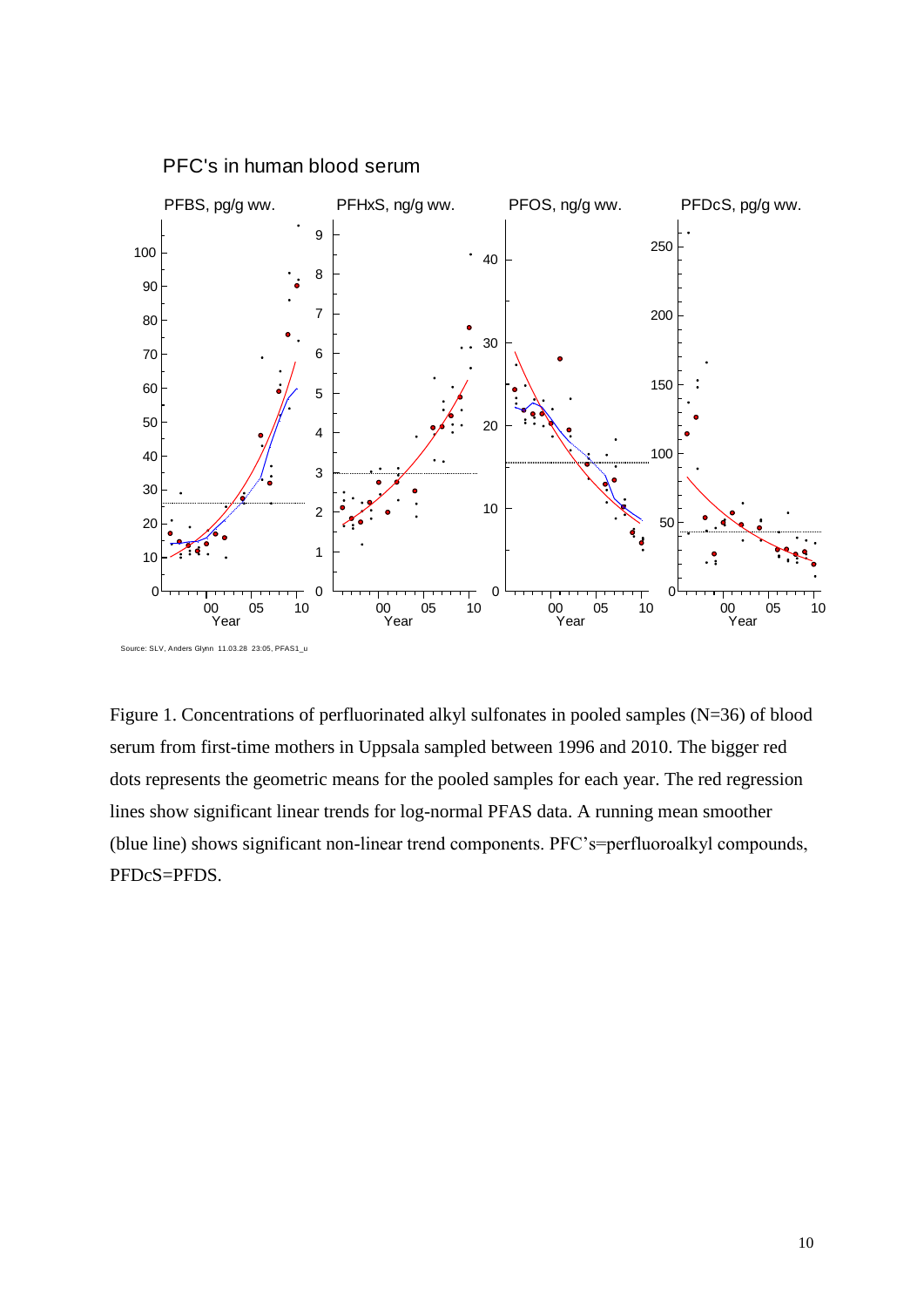

PFC's in human blood serum

Figure 2. Concentrations of perfluorooctane sulfonamide and perfluorinated alkyl carboxylates in pooled samples (N=36) of blood serum from first-time mothers in Uppsala sampled between 1996 and 2010. The red regression lines show significant linear trends for log-normal PFAS data. The red regression lines show significant linear trends for log-normal PFAS data. PFC's=perfluoroalkyl compounds, PFOSA=FOSA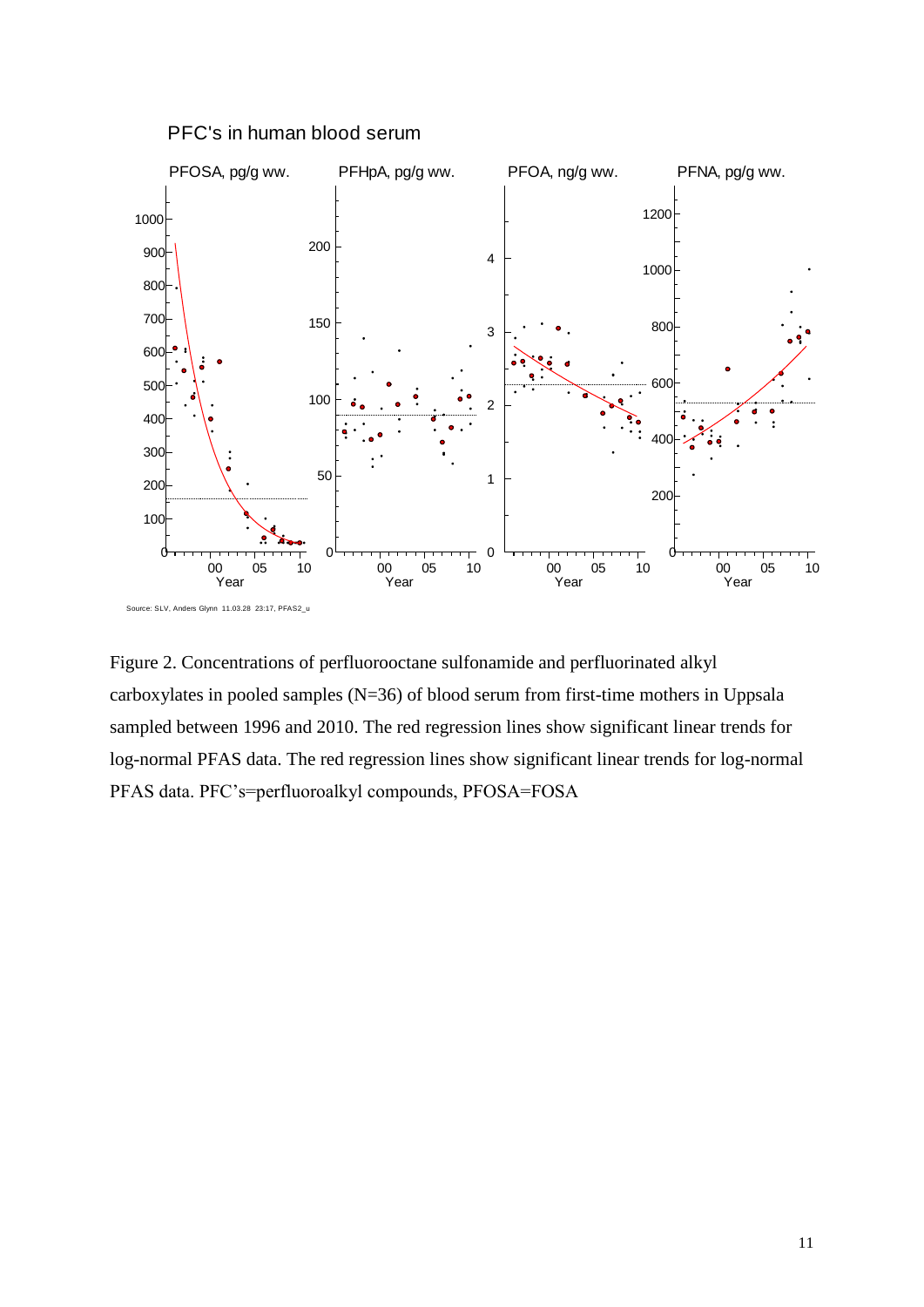

Figure 2. Concentrations of perfluorinated alkyl carboxylates in pooled samples (N=36) of blood serum from first-time mothers in Uppsala sampled between 1996 and 2010. The red regression lines show significant linear trends for log-normal PFAS data. The red regression lines show significant linear trends for log-normal PFAS data. PFC´s=perfluoroalkyl compounds, PFDcA=PFDA, PFUnA=PFUnDA.

#### 12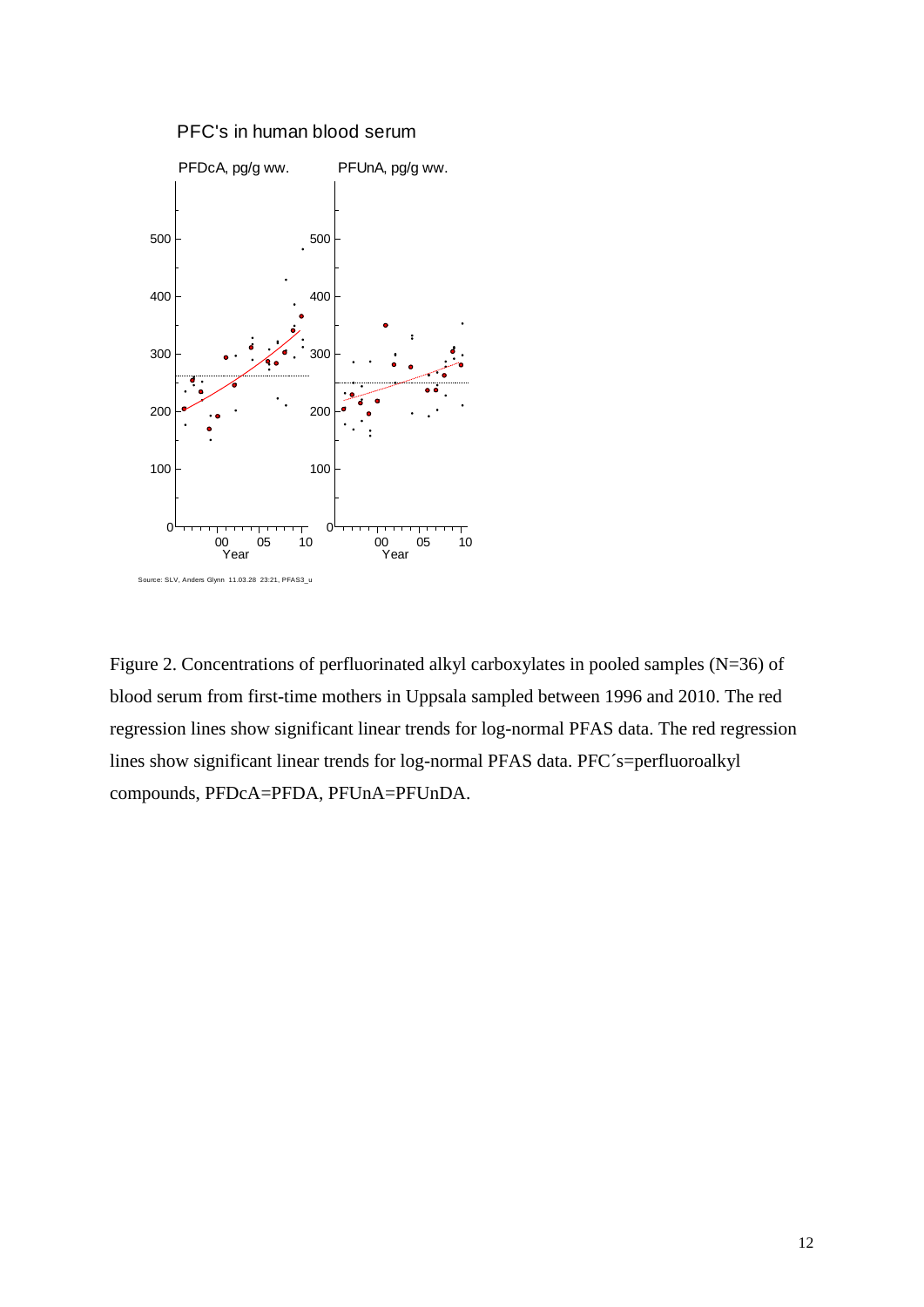# **References**

3M (2002a). "Environmental, health, safety, and regulatory (EHSR) profile of perfluorobutane sulfonate (PFBS)." Technical Data Bulletin

http://www.fluoro.co.kr/tt/site/db/board/product\_05/upload/1\_10000/2/%C8%AF%B0%E6%BE%C8% C0%FC%BC%BA%C0%DA%B7%E1.pdf.

- 3M (2002b). "Identification of fluorochemicals in human sera. III. Pediatric participants in a group A Streptococci clinical trial investigation." Final Report from the Epidemiological Department, 3M Company.
- 3M (2011). "Information about PFOS and PFOA."

http://solutions.3m.com/wps/portal/3M/en\_US/PFOS/PFOA/.

- Beesoon, S., J. S. Genius, et al. (2010). "Abnormally high serum levels of perfluorohexane sulfonates (PFHxS) in a Canadian family - a case study." Organohalogen Compounds **72**: 1460-1463.
- Berger, U., A. Glynn, et al. (2009). "Fish consumption as a source of human exposure to perfluorinated alkyl substances in Sweden - analysis of edible fish from Lake Vattern and the Baltic Sea." Chemosphere **76**(6): 799-804.
- Berglund, M., K. Holmström, et al. (2004). Exponering för perfluorkarboner hos kvinnor med högt fiskintag. Sakrapport till Naturvårdsverkets Miljöövervakning. Stockholm, Naturvårdsverket**:** 2-9.
- EPA (2010). "Perfluorooctanoic acid (PFOA) and fluroinated telomers." PFOA Homepage http://www.epa.gov/oppt/pfoa/index.html.
- Falandysz, J., S. Taniyasu, et al. (2006). "Is fish a major source of fluorinated surfactants and repellents in humans living on the Baltic Coast?" Environ Sci Technol **40**(3): 748-751.
- Giesy, J. P. and K. Kannan (2001). "Global distribution of perfluorooctane sulfonate in wildlife." Environ Sci Technol **35**: 1339-1342.
- Goosey, E. and S. Harrad (2011). "Perfluoroalkyl compounds in dust from Asian, Australian, European, and North American homes and UK cars, classrooms, and offices." Environ Int **37**(1): 86-92.
- Haug, L. S., S. Huber, et al. (2011). "Characterisation of human exposure pathways to perfluorinated compounds - Comparing exposure estimates with biomarkers of exposure." Environ Int **37**(4): 687-693.
- Haug, L. S., C. Thomsen, et al. (2009). "Time trends and the influence of age and gender on serum concentrations of perfluorinated compounds in archived human samples." Environ Sci Technol **43**(6): 2131-2136.
- Holmstrom, K. E. and U. Berger (2008). "Tissue distribution of perfluorinated surfactants in common guillemot (Uria aalge) from the Baltic Sea." Environ Sci Technol **42**(16): 5879-5884.
- Houde, M., J. W. Martin, et al. (2006). "Biological monitoring of polyfluoroalkyl substances: A review." Environ Sci Technol **40**(11): 3463-3473.
- Jin, Y., N. Saito, et al. (2007). "Historical trends in human serum levels of perfluorooctanoate and perfluorooctane sulfonate in Shenyang, China." Tohoku J Exp Med **212**(1): 63-70.
- Jones, P. D., W. Hu, et al. (2003). "Binding of perfluorinated fatty acids ro serum proteins." Environ Toxicol Chem **22**: 2639-2649.
- Kannan, K., S. Corsolini, et al. (2004). "Perfluorooctanesulfonate and related fluorochemicals in human blood from several countries." Environ Sci Technol **38**: 4489-4495.
- Karrman, A., I. Ericson, et al. (2007). "Exposure of perfluorinated chemicals through lactation: levels of matched human milk and serum and a temporal trend, 1996-2004, in Sweden." Environ Health Perspect **115**(2): 226-230.
- Kissa, E. (2001). Fluorinated surfactants and repellents. New York, Marcel Dekker.
- Martin, J. W., S. A. Mabury, et al. (2003). "Bioconcentration and tissue distribution of perfluorinated acids in rainbow trout (Oncorhynchus mykiss)." Environ Toxicol Chem **22**: 196-204.
- Olsen, G. W., J. M. Burris, et al. (2003). "Epidemiologic assessment of worker serum perfluorooctanesulfonate (PFOS) and perfluorooctanoate (PFOA) concentrations and medical surveillance examinations." J Occup Environ Med **45**(3): 260-270.
- Olsen, G. W., J. M. Burris, et al. (2007). "Half-life of serum elimination of perfluorooctanesulfonate,perfluorohexanesulfonate, and perfluorooctanoate in retired fluorochemical production workers." Environ Health Perspect **115**(9): 1298-1305.
- Olsen, G. W., S. C. Chang, et al. (2009). "A comparison of the pharmacokinetics of perfluorobutanesulfonate (PFBS) in rats, monkeys, and humans." Toxicology **256**(1-2): 65-74.
- Prevedouros, K., I. T. Cousins, et al. (2006). "Sources, fate and transport of perfluorocarboxylates." Environ Sci Technol **40**: 32-44.
- Spliethoff, H. M., L. Tao, et al. (2008). "Use of newborn screening program blood spots for exposure assessment: declining levels of perluorinated compounds in New York State infants." Environ Sci Technol **42**(14): 5361-5367.